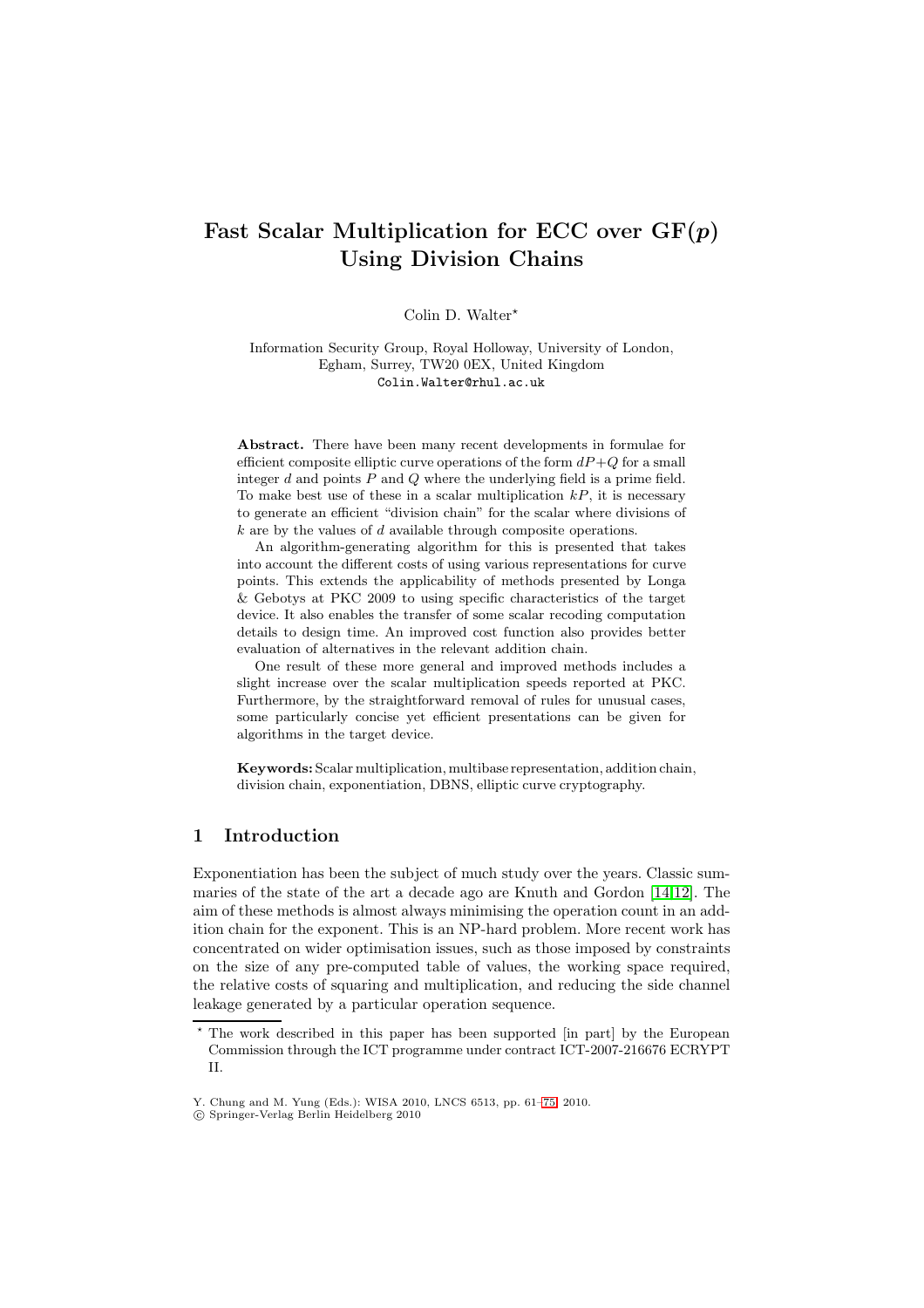Recently, efficient composite elliptic curve operations of the form  $dP+Q$  have been developed for double-and-add  $(d = 2)$ , triple-and-add  $(d = 3)$  and quintupling  $(d = 5)$  etc. over  $\mathbb{F}_p$  [\[6](#page-11-1)[,18,](#page-12-1)[16\]](#page-12-2). By careful choice of curve formulae and affine coordinates for the table entries, these become faster than equivalent combinations of the normal point addition and doubling formulae, and so should lead to faster scalar multiplication. With each application of the operation  $dP+Q$  to the accumulating scalar multiple, the part of the key which has yet to be processed is reduced by a factor d using integer division. This is exactly the process for generating a division chain, and so division chains are the natural setting for optimising scalar multiplication when these composite operations are available.

Division chains were first defined in [\[19\]](#page-12-3) and [\[20\]](#page-12-4) where the author uses them to derive efficient addition chains in the context of limited table and working space. The resulting chains are significantly shorter than those for binary exponentiation when using just one more register. Without cheap inversion (as is the case for RSA), exponentiation by  $k$  can be performed in a right to left direction using an average of about  $1.4 \log_2(k)$  operations using divisors  $d = 2$  and  $d = 3$ (*op. cit.* §5). This improves on the usual  $\frac{3}{2} \log_2(k)$  operations using only the divisor  $d = 2$  but is less efficient than the  $\frac{4}{3} \log_2(k)$  for sliding 2-bit windows<sup>[1](#page-1-0)</sup> which also uses space equivalent to one more register than binary methods. Although with more divisors the speed can be improved to under  $\frac{5}{4} \log_2(k)$  operations using the same space, this requires much more pre-processing of the exponent and applies only to the right to left direction for which the composite elliptic curve operations  $dP+Q$  do not have more efficient forms. Figures are not provided in [\[19\]](#page-12-3) for the addition-subtraction chains relevant for elliptic curves, nor are they provided for the left-to-right direction which is marginally less efficient for space constrained implementations but which is of relevance here where the composite operations provide increased efficiency. One aim of the present work is to fill this gap.

For application to elliptic curves, it is the number of field operations which particularly determines the time efficiency of scalar point multiplication. This number depends to a large extent on the form of the curve equation and the coordinate representations chosen for the table entries and intermediate points during processing<sup>[2](#page-1-1)</sup> [\[13\]](#page-11-2). The resulting cost of point doublings, additions, triplings etc., rather than the length of the addition sub-chain, is the natural input to the cost evaluation function from [\[19\]](#page-12-3) which is used to compare competing alternative divisors. This explicit function enables the design time derivation of the algorithm for choosing divisors at run time in a more refined manner than in [\[17\]](#page-12-5). Moreover, it transfers *all* of the search for the best divisor to design time.

<span id="page-1-0"></span> $k$  is partitioned from right to left into "digit" subsequences 0, 01 and 11. Exponentiation is performed left to right using table entries for 01 and 11. Even digits 0 occur with probability  $\frac{1}{2}$  whereas the odd digits 01 and 11 occur with probability  $\frac{1}{4}$ . So an exponent bit has probability  $\frac{1}{3}$  of being associated with digit 0, and  $\frac{2}{3}$  with digit 01 or 11. Thus the average cost per exponent bit is asymptotically  $\frac{1}{3} \cdot \frac{1}{1} + \frac{2}{3} \cdot \frac{3}{2} = \frac{4}{3}$ operations.

<span id="page-1-1"></span><sup>&</sup>lt;sup>2</sup> Some speed-ups require additional space for four or more coordinates per point.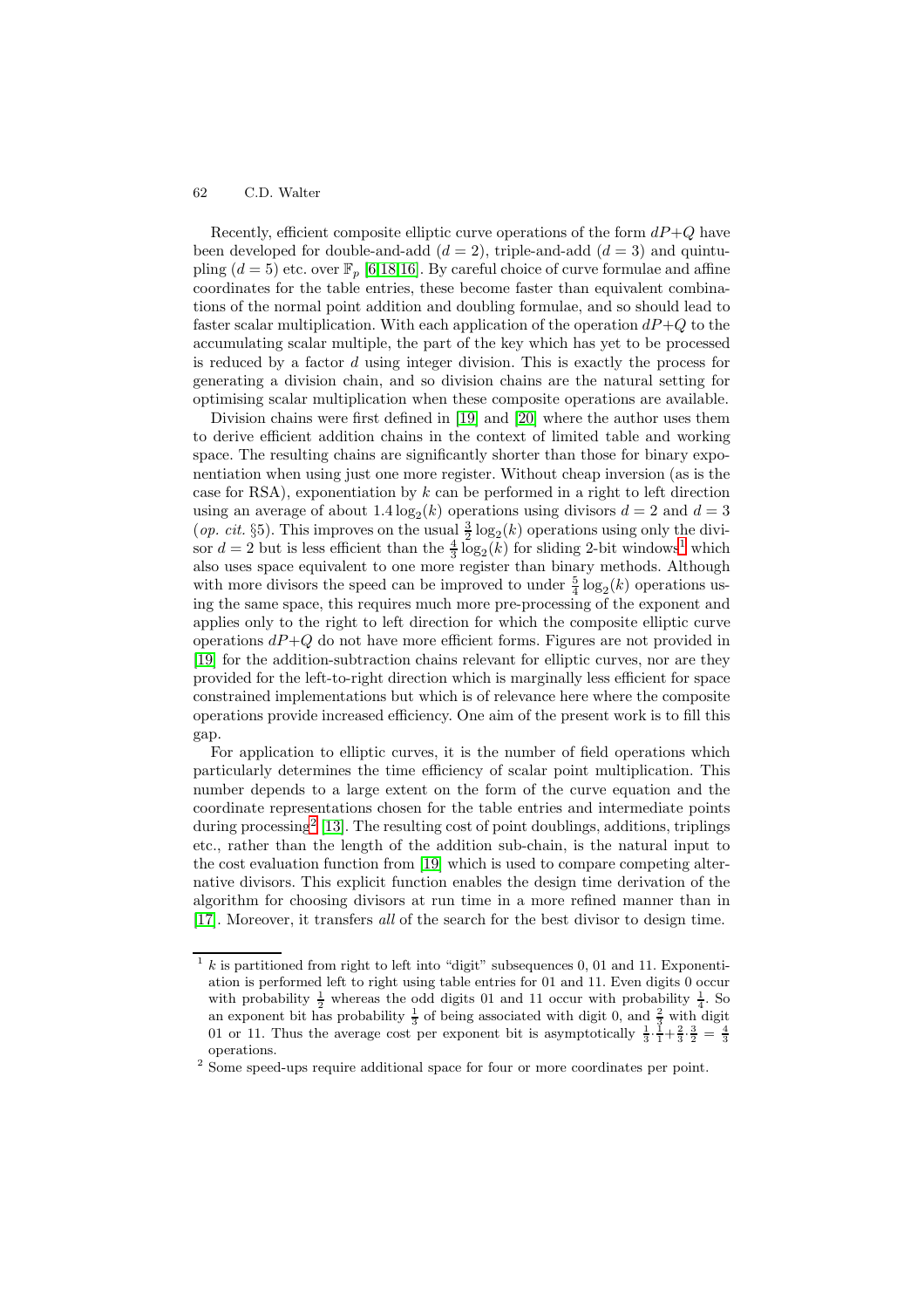The less structured double base and multibase representations of Dimitrov *et al.* [\[4](#page-11-3)[,5,](#page-11-4)[6\]](#page-11-1) represent the scalar k as a signed sum of powers of two (or more) numbers. The extra freedom there allows the use of a slower, greedy algorithm to obtain a very compact representation. However, compactness is not the aim here and extra conditions are required to provide the structure required here for an efficient conversion to a fast addition sequence. These extra conditions are those of a *randomary* representation [\[22\]](#page-12-6). Similar representations have been created more recently by Ciet, Longa *et al.* [\[3](#page-11-5)[,15](#page-12-7)[,17\]](#page-12-5) but restricted to cases in which all digits are zero except those associated with divisor 2 (or its powers).

Here those restrictions are lifted to give a very general setting which encompasses all this previous work on the more structured multibase forms. A side effect of the generality is a modest increase in the speed records achieved in [\[17\]](#page-12-5). But the results are also applicable in wider contexts than the particular devices targetted there. For example, the relatively cheap cost of tripling on DIK3 curves [\[10\]](#page-11-6) makes use of the new availability of non-zero digits associated with base 3.

The main body of the paper describes the above in more detail: division chains and their notation are covered initially; then a discussion on selecting divisor and digit sets followed by details of the cost function for determining the recoding process, and results to evaluate a variety of parameter choices. Finally, Appendix B contains an explicit and very straightforward example algorithm for generating an efficient division chain in the case of divisor set  $\{2,3\}$ .

# **2 Addition Chains**

The concept of addition chains and addition-subtraction chains needs extending to the context here. Let  $\mathcal{OP}$  be the set of "distinguished" operations which we wish to use in exponentiations schemes. For convenience only unary or binary operations are considered. For the (additive) group  $G$  of interest, they combine one or two multiples of a given  $q \in G$  into a higher multiple of q. So, for each  $p \in \mathcal{OP}$  there will be a pair  $(\lambda, \mu) \in \mathbb{Z}^2$  such that  $p(q, h) = \lambda q + \mu h$  for all  $g, h \in G$ . As special cases,  $(1, 1)$  yields  $g+h$  (an addition),  $(2, 0)$  yields  $2g$  (a doubling) and  $(-1, 0)$  provides  $-g$  (an inversion). Thus  $\mathcal{OP}$  can be viewed as a subset of  $\mathbb{Z}^2$ . Recent research has provided double-and-add, triple-and-add and even quintuple operations [\[18](#page-12-1)[,16\]](#page-12-2) to help populate  $\mathcal{OP}$ . These are of the type  $p = (2, d)$  or  $p = (3, d)$  etc. where the d-th multiple of the initial point g is in the pre-computed table. These operations lead to a more general addition chain:

**Definition 1.** *For a set* OP *of linear binary operators on an additive group, an*  $OP$ -addition chain *for*  $k \in \mathbb{Z}$  *of length n is a sequence of quadruples*  $(a_i, b_i, k_i, p_i)$  $\epsilon \in \mathbb{Z}^3 \times \mathcal{OP}, 0 \leq i \leq n$ , such that, for all  $i > 0$ ,

- $k_i = \lambda_i a_i + \mu_i b_i$  for  $p_i = (\lambda_i, \mu_i) \in \mathcal{OP}$
- $a_i = k_{s_i}$  and  $b_i = k_{t_i}$  for some  $s_i$  and  $t_i$  with  $0 \le s_i < i$  and  $0 \le t_i < i$
- $-$  (a<sub>0</sub>, b<sub>0</sub>, k<sub>0</sub>, p<sub>0</sub>) = (1, 0, 1, (1, 0))

$$
-k_n=k.
$$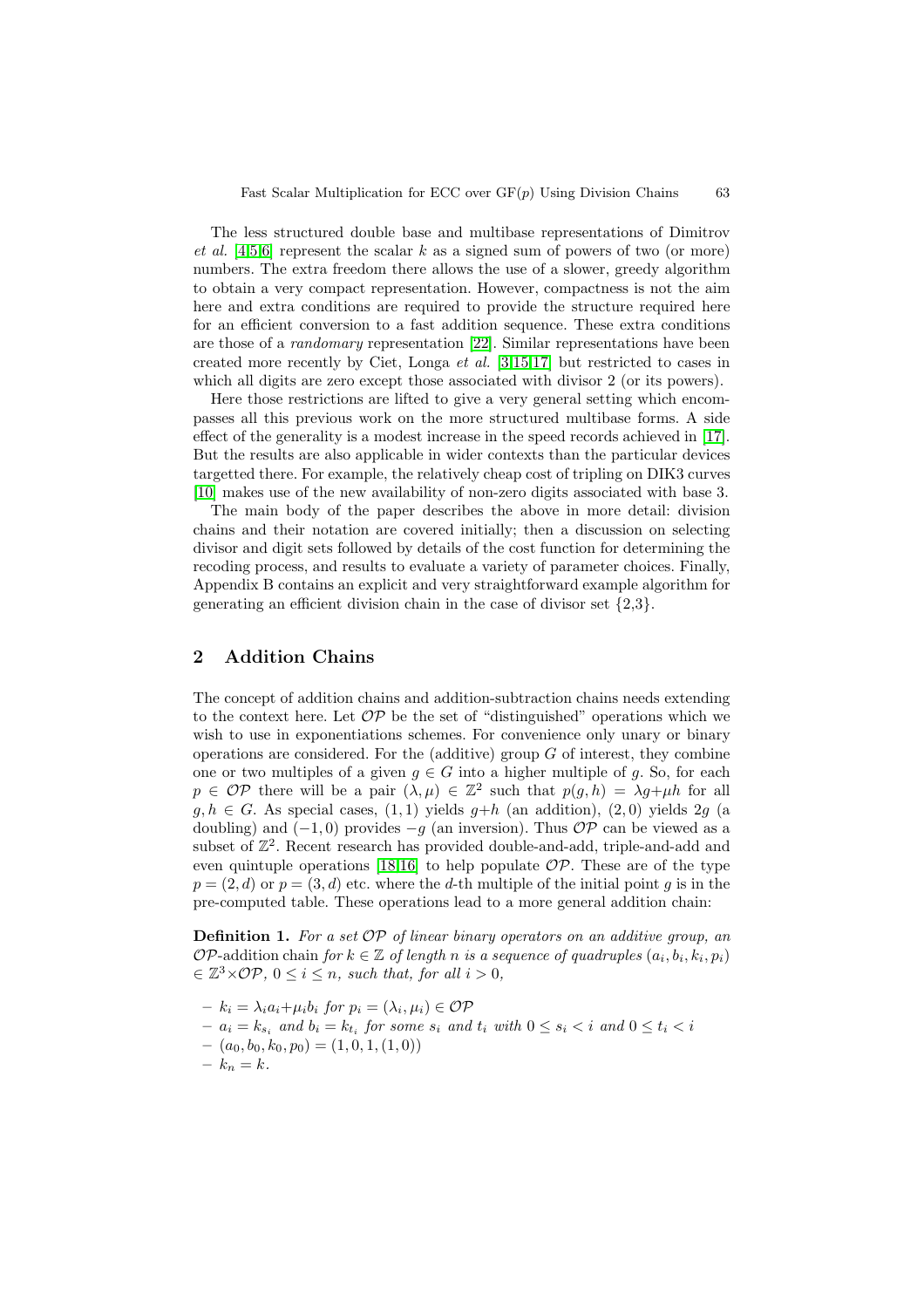## **3 Representations from Division Chains**

Addition chains are too general for use in devices with limited memory. The standard left-to-right binary exponentiation algorithm overwrites all previous calculations with the latest value and so its operations can only access the most recent value and the initial input. Hence its addition chain can only contain triples of the form  $(k_{i-1}, k_{i-1}, 2k_{i-1})$  (a squaring) or  $(k_{i-1}, 1, k_{i-1}+1)$  (a multiplication). Schemes with pre-computed tables are similarly restricted.

The natural extension of this restriction allows only quadruples of the form  $(k_{i-1}, 1, \lambda_i k_{i-1}+\mu_i 1, (\lambda_i, \mu_i))$  in an OP-addition chain, i.e.  $k_i = \lambda_i k_{i-1}+\mu_i$ . Consequently, just as the sequence of squares and multiplications completely determines the exponent  $k$  in binary exponentiation, so the sequence of operations  $(\lambda_i, \mu_i)$  also determines k. Given k, we can obtain such a sequence (in reverse order) by iteratively choosing  $(\lambda_i, \mu_i) \in \mathcal{OP}$  such that  $\mu_i$  lies in the residue class of  $k_i$  mod  $\lambda_i$ , and then performing the division  $k_{i-1} = (k_i - \mu_i)/\lambda_i$ . The process starts with  $k = k_n$  and finishes with  $k_0 = 0$ . This defines a *division chain* for an integer k, and it is specified by the list of pairs  $(\lambda, \mu)$  corresponding to the constituent operations. This is clear from the presentation of  $k$  as

$$
k = (((\mu_1 \lambda_2 + \mu_2) \lambda_3 + ... + \mu_{n-2}) \lambda_{n-1} + \mu_{n-1}) \lambda_n + \mu_n
$$
 (1)

Subscripts for addition chains are used in the opposite direction from those in digit representations of numbers. In order to obtain the customary notation for the latter, let us re-number the pairs  $(\lambda, \mu)$  by defining  $(r_i, d_i)=(\lambda_{n-i}, \mu_{n-i}).$ Then the division chain determines a *randomary* representation<sup>[3](#page-3-0)</sup> of k [\[19\]](#page-12-3):

$$
k = (((d_{n-1}r_{n-2} + d_{n-2})r_{n-3} + ... + d_2)r_1 + d_1)r_0 + d_0
$$
\n(2)

in which the  $r_i$  are called *bases* and the  $d_i$  are called *digits*. If all the divisors  $r_i$ were equal, then this would simply be a representation in radix  $r = r_i$ . Digits would be chosen in  $[0..r-1]$  to yield the standard representation. Here the bases will belong to some small set  $\mathcal{B} \subset \mathbb{N}$  such as  $\{2,3,5\}$  and the digits will lie in a subset  $\mathcal{D} \subset \mathbb{Z}$  which may contain negative values and may depend on the base.

An example from [\[22\]](#page-12-6) is

$$
235_{10} = (((((1)3 + 0)2 + 1)5 + 4)2 + 0)3 + 1.
$$

Following standard subscript notation for specifying the base, this is written  $235_{10} = 1_20_31_24_50_21_3$ . Digit/base pairs are obtained using the usual *change of base* algorithm except that the base may be varied at each step: for  $i = 0, 1, ...$ extract digit  $d_i$  by reducing modulo  $r_i$ , and divide by  $r_i$ . In the example of 235<sub>10</sub>,

<span id="page-3-0"></span><sup>3</sup> Developed from the words *binary*, *ternary*, *quaternary* etc. to indicate the apparent random nature of base choices as used in, for example, [\[21\]](#page-12-8). This is a not a multi-base (or mixed base) representation in the original sense of that term, and so "randomary" may be useful to distinguish the two forms. A double base (DBNS) example is writing  $k = \sum_i \pm 2^{b_i} 3^{t_i}$ , which has a different structure.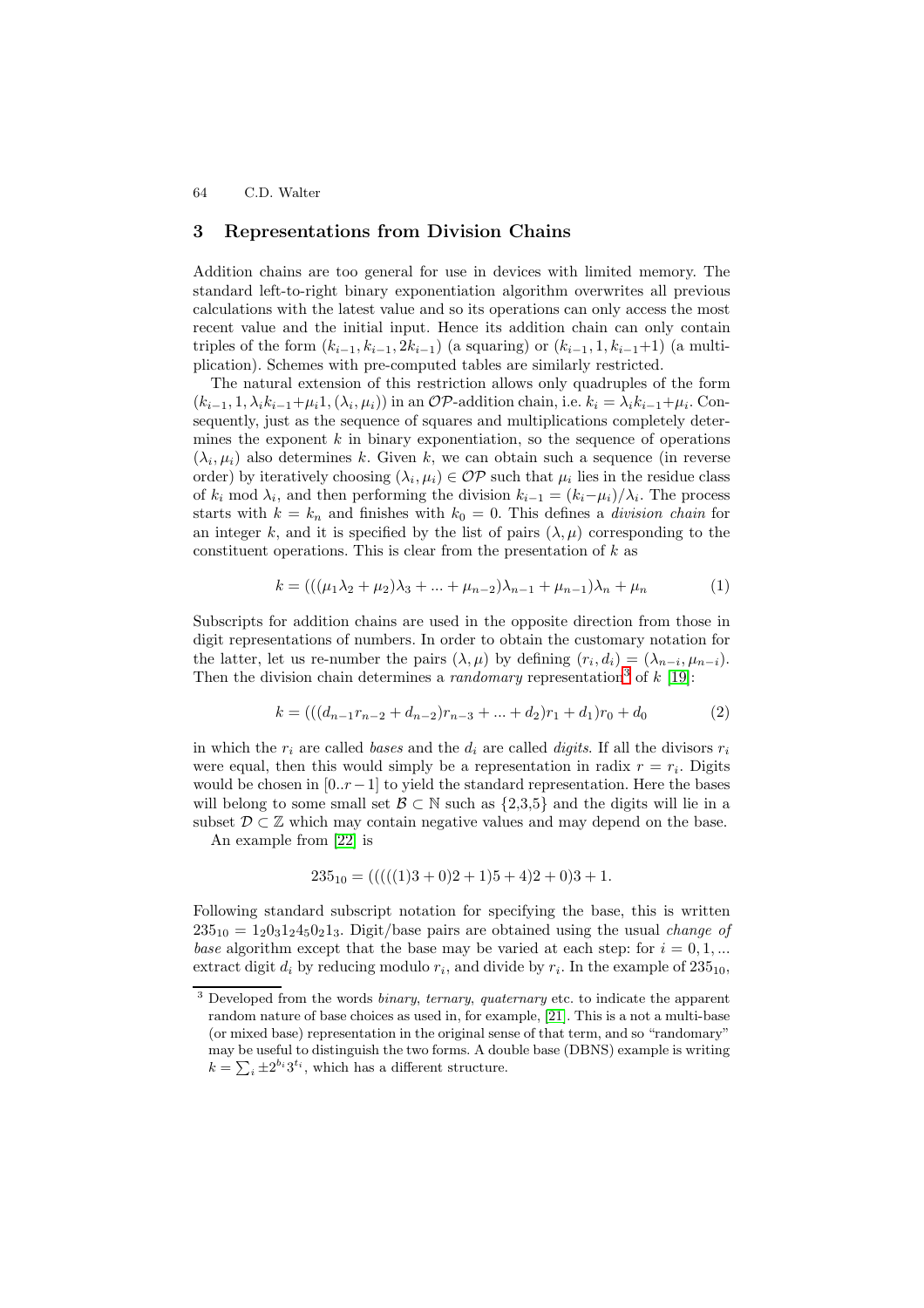the first base is 3 and 235 mod  $3 = 1$  is the first digit (that of index 0). The algorithm continues with input  $(235 - 1)/3 = 78$  to determine the next digit.

Such representations determine a left-to-right exponentiation scheme using Horner's rule (which follows the bracketing above from the inside outwards). In an additive group  $G$  the iterative step is

<span id="page-4-2"></span>
$$
k_i g = r_{n-i}(k_{i-1}g) + (d_{n-i}g) \tag{3}
$$

using table entry  $d_{n-i}g$  and starting at the most significant, i.e. left, end.

### <span id="page-4-1"></span>**4 Choosing the Base Set** *B*

This section considers the choice of base set when the scalar  $k$  is used just once and the full cost of creating the multibase representation must be counted. If a cryptographic token were to use the same key throughout its lifetime then more effort could be spent on optimising the representation offline before initialisation, and so different rules would apply. Such a situation is not covered here.

Application of base r reduces the key by a factor of almost exactly r and so shortens k by close to  $\log_2 r$  bits. If this requires  $c_r$  group operations when used, then its approximate cost for comparing with other bases is  $c_r / \log_2 r$ (when neglecting other benefits). Apart from powers of 2 this ratio is lowest for numbers of the form  $r' = 2^{n'} \pm 1$  as these consume very close to n' scalar bits for a cost of only  $n'+1$  or  $n'+2$  operations according to whether the digit is zero or represented in the pre-computed table. For large  $n'$  this is going to be better than the average cn for the whole algorithm on a key of  $n$  bits, where c is typically in the region of 1.2 to 1.25. With a table of  $T$  entries such bases can be used in about  $2T+1$  out of r' cases. k mod r' must be computed every time to check the usability of  $r'$  and, for k in binary, the effort involved in this is proportional to  $n' \log(k)$ . However, the saving to the scalar multiplication is less than  $(c-1)n'$  group operations per use, giving an average of  $(2T+1)(c-1)n'2^{-n'}$ per calculation of k mod r'. Hence, as n' increases the re-coding cost will quickly outweigh any benefit obtained from its use. The same reasoning applies to any large non-2-power radix. Hence  $\beta$  should only contain small numbers.

Generation of addition-subtraction chains for all small integers shows that, with few exceptions, exponentiation by most bases r requires close to  $1.25 \log_{2} r$ operations[4](#page-4-0) without counting the extra one for any point addition. With an aim of achieving an average of fewer than 1.25 operations per bit, such base choices are not going to be of much use unless the associated digit is zero or there is foreseeable benefit, such as a zero digit in the immediate future.

An investigation of small bases was carried out. It was noted first that no base r below  $2^9$  required more than two registers for executing a shortest addition

<span id="page-4-0"></span><sup>4</sup> The distribution is much more uniform than for NAF, and the 1.25 operations per bit slowly decreases. NAF gives a chain with an asymptotic average of  $\frac{4}{3} \log_2 r$  operations. 27 is the first number with an add/sub chain shorter than the NAF, and 427 is the first number with an add/sub chain two operations shorter than the NAF. 31 is the first that needs a subtraction for its shortest chain.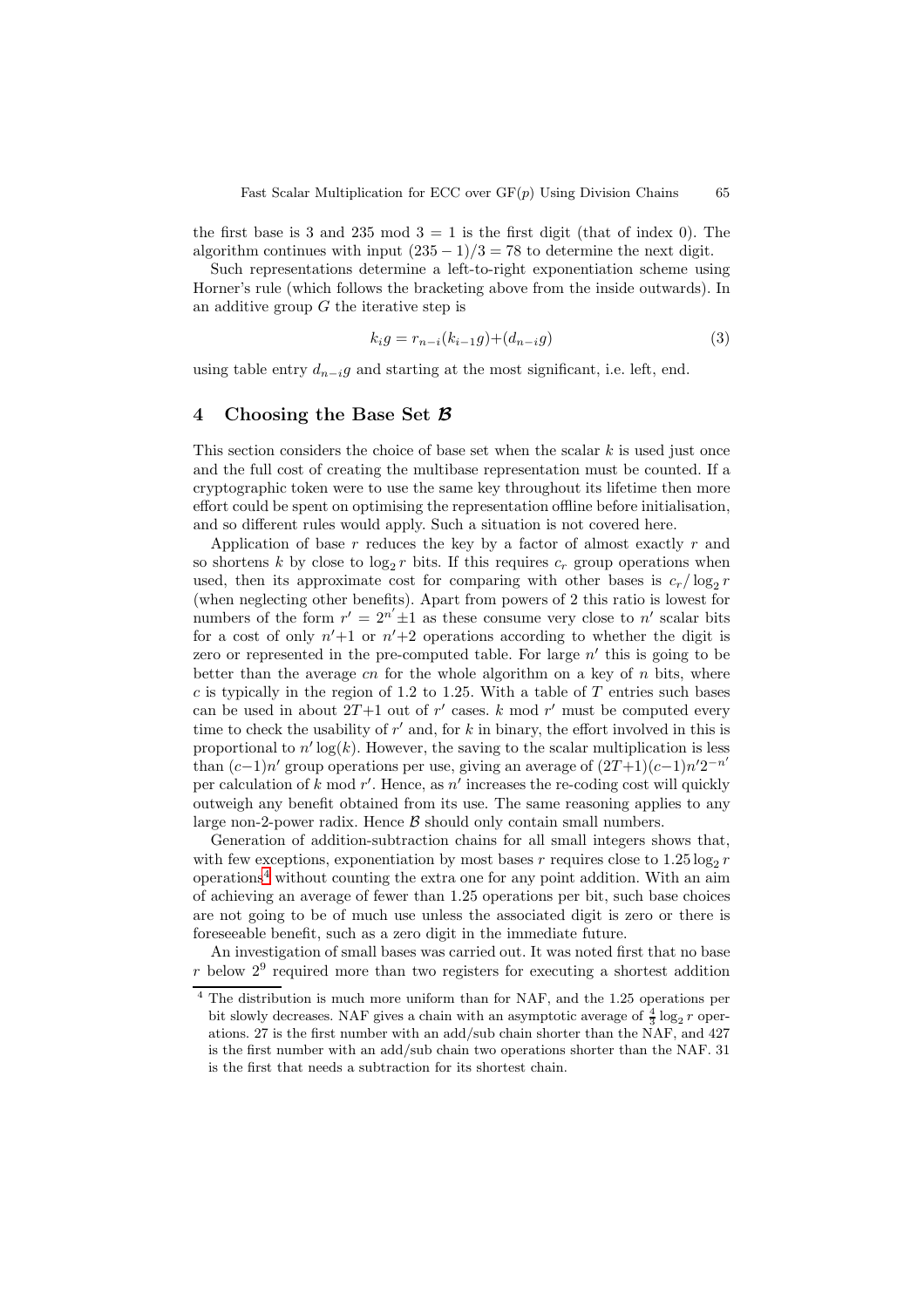chain for  $r$  – the minimum possible for numbers other than powers of 2. So space is not an issue. For the most part, only prime candidates need be considered for the following reason. Suppose radix  $r = st$  is composite and it is to be used on k with digit d. Then k would be reduced to  $(k-d)/st$ . However, application of the base/digit pairs  $(s, 0)$ ,  $(t, d)$  has the same effect. Consequently, the value of including  $r$  as a divisor depends on whether or not a minimal addition chain for r is shorter than the sum of the chain lengths for any factorisation of r. As an example, no powers of 2 above 2 itself need be included. Thus, the pair (4, 3) can be replaced without cost by  $(2,0)$  followed by  $(2,3)$ . However, 33 should be kept in as it has a chain of length 6 which is less than the combined chain lengths for 3 and 11. The investigation revealed {33, 49, 63, 65, 77, 95, 121, 129, 133, 143,...} to be the sequence of composite numbers having shorter addition/subtraction chains (by sequence length) than the sum of those of any factorisation.

In fact, *shorter* needs to be interpreted at a finer level of detail. Powers of 3 then become more interesting: two applications of base 3 requires two point doublings and two point additions but one application of base 9 can be achieved with three doublings and one addition. This is the same number of point operations, but should be cheaper since a doubling ought to have a lower cost than a point addition. Similarly, 15 is cheaper than 3 and 5 separately.[5](#page-5-0)

After omissions for the above reasons and because of poor ratios  $c_r / \log_2 r$ , there remains only the initial part of the sequence

# $\{2, 3, 5, 9, 15, 17, 31, 33, 47, 63, 65, 77, 97, 127, 129, \ldots\}.$

In particular, 7, 11 and 13 have been removed. They have among the very highest costs of any base, with  $c_r / \log_2 r$  well above  $\frac{4}{3}$ . This high cost holds even when the relative cost of a doubling is accounted for and has a value anywhere between 0.5 and 1.0 times the cost of an addition. As the ratio approaches 0.5 the popular base 3 also becomes extremely expensive under this measure, whereas bases 5 and 9 are consistently good. 3 is better than 5 only once the ratio is above 0.87.

An exhaustive search was made for shortest divisor chains using choices from the above sequence to determine which bases were the most useful since any resource-constrained device can only allow a few possibilities. Shortest was measured assuming point doubling to have a cost between half and one times the cost of an addition (*see* [\[17\]](#page-12-5), Table 1). The digit set was allowed to be any subset of {−7, ..., +7}. In all cases, the frequency of use was close to, in descending order, {2; 3; 5; 9, 7; 17, 13, 11; 33, 31, 23, 19; 65, 63, ...; 129, 127, ...} which is 2 concatenated with the sequences  $2^{n+1}+1, ..., 2^n+3$  for  $n = 0, 1, 2, ...^6$  $n = 0, 1, 2, ...^6$  As expected, the frequencies of bases  $r$  decrease as  $r$  increases. Consequently, it is reasonable to consider only bases in the set  $\{2, 3, 5, 9, 17\}^7$  $\{2, 3, 5, 9, 17\}^7$  $\{2, 3, 5, 9, 17\}^7$  since, with such low frequencies, more bases can only give negligible speed-up to a scalar multiplication. Furthermore, extra bases would require more code and more pre-computation. In fact,

 $\frac{5}{5}$  The finer detail of gains from using composite operations is treated below.

<span id="page-5-0"></span> $6$  This listing assumes that bases r of interest have minimal addition chains of length

<span id="page-5-1"></span> $1+[\log_2(r-2)]$ , which is true for the range of interest and the above restrictions.

<span id="page-5-2"></span> $\frac{7}{10}$  In order of decreasing frequency when doubling is half the cost of addition.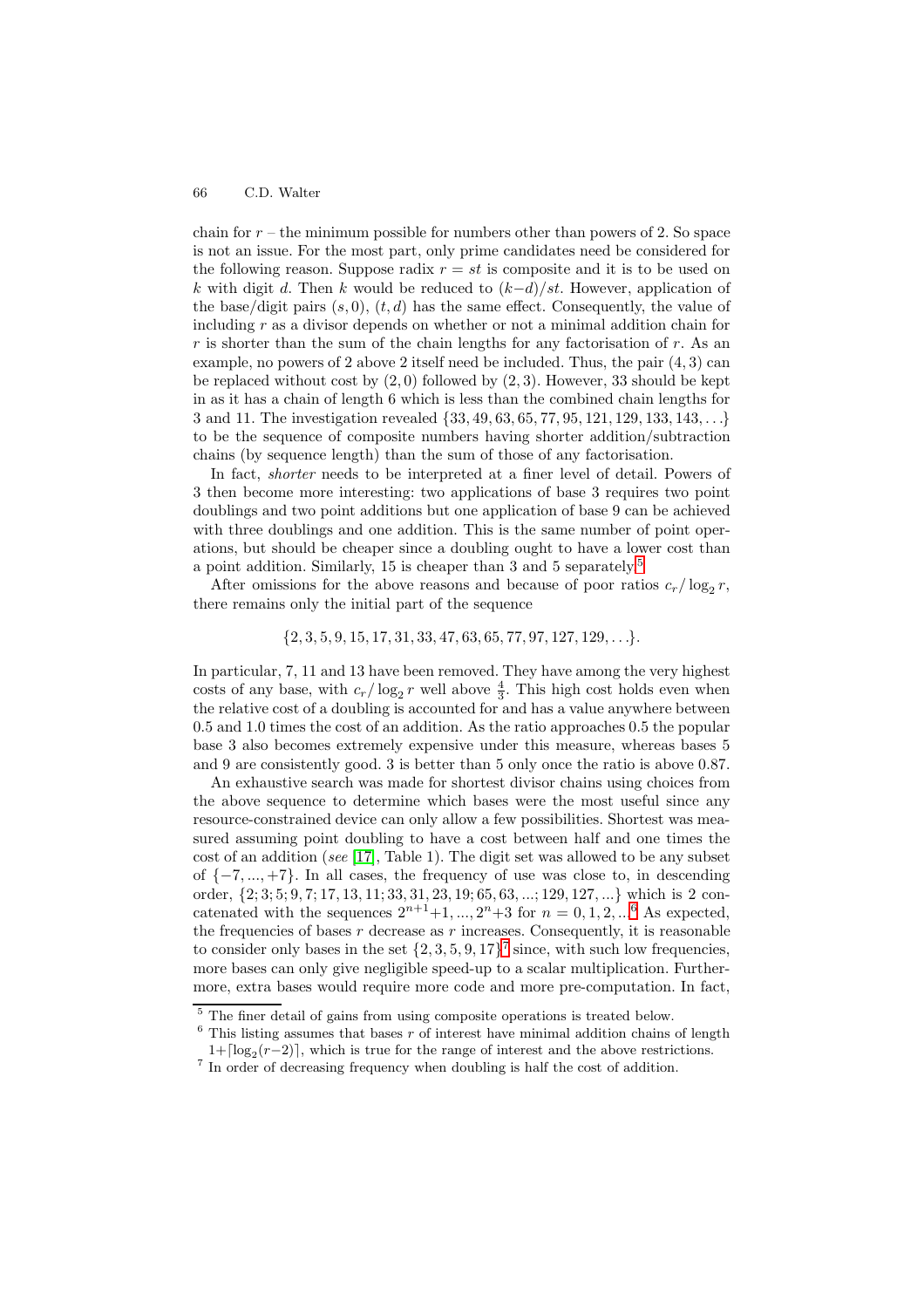the decrease in frequencies is much greater when the cost of doubling approaches that of point additions. In this case, it is hardly worth considering more than just {2, 3, 5, 17}. [8](#page-6-0) However, when doubling is just half the cost of adding, note that 7, 11 and 13 are still possible options. Despite the heavy average cost per bit by which these bases reduce  $k$ , they can lead to future values of  $k$  which have cheaper than average reductions and enable the extra cost to be recovered. The search for optimal chains also revealed that odd bases rarely make use of non-zero digits. This was the case even when the addition of a table element was assigned just half the cost of the additions used in multiplying by a base. Thus almost no extra speed is likely to be achieved if non-zero digits are allowed for odd bases when composite curve operations are introduced.

This leads to the most sensible base choices for embedded cryptosystems being  $\mathcal{B} = \{2,3\}$  or  $\mathcal{B} = \{2,3,5\}$ . They were first considered in [\[21,](#page-12-8)[22\]](#page-12-6) and more recently by [\[18,](#page-12-1)[17\]](#page-12-5) where non-zero digits are only allowed for base 2. Larger sets provide virtually no reasonable advantages and might only be considered out of vanity for attaining a rather marginal increase in speed.

## **5 Choosing the Digit Set** *D*

Using the very rough cost function given by addition chain length in the previous section it became clear that the fastest scalar multiplication methods would use non-zero digits almost exclusively with the base 2. Consequently, digits which are multiples of 2 can be eliminated as follows. Applying the base/digit pair  $(r, 0)$ followed by  $(2, 2d)$  is equivalent to applying the  $(r, d)$  followed by  $(2, 0)$ . So the table need not contain even digit multiples of the initial point to cover this case. Similarly,  $(2, d')$  followed by  $(2, 2d)$  is equivalent to  $(2, d+d')$  followed by  $(2, 0)$ , but the new expression saves one point addition. If  $d+d'$  is not an acceptable digit,  $(2, d+d')$  could be implemented as a double and add (of multiple d) followed by an extra addition (of multiple  $d'$ ), thereby again eliminating the need for any even digit multiples in the table or any further adjustment to the representation. Alternatively,  $d+d'$  could be split into an acceptable digit and a carry up to the preceding base/digit pair as in the constant base case, with this process repeated until the digit problem is resolved at no additional cost.

As in the case of NAF, and confirmed by the search in §[4,](#page-4-1) the choice of a non-zero digit is almost always going to be made to make the next one or more digits zero. By taking the digit set  $\mathcal{D} = \{0, \pm 1, \pm 2, \ldots, \pm (2T-1)\}\$  for given table size  $T$ , it is possible to maximise the power of 2 achievable as a factor of the next value of k during recoding. Because the composite operators work equally well for any table entry, the desired operation set now has the form  $\mathcal{OP} = \mathcal{B} \times \mathcal{D}$ where the two factors are now known.

# **6 Optimising the Representation**

As just noted, a primary aim in the multibase algorithm is to select bases for which the digit is zero as this saves the point addition. When this is not possible,

<span id="page-6-0"></span><sup>&</sup>lt;sup>8</sup> In order of decreasing frequency when doubling has the same cost as addition.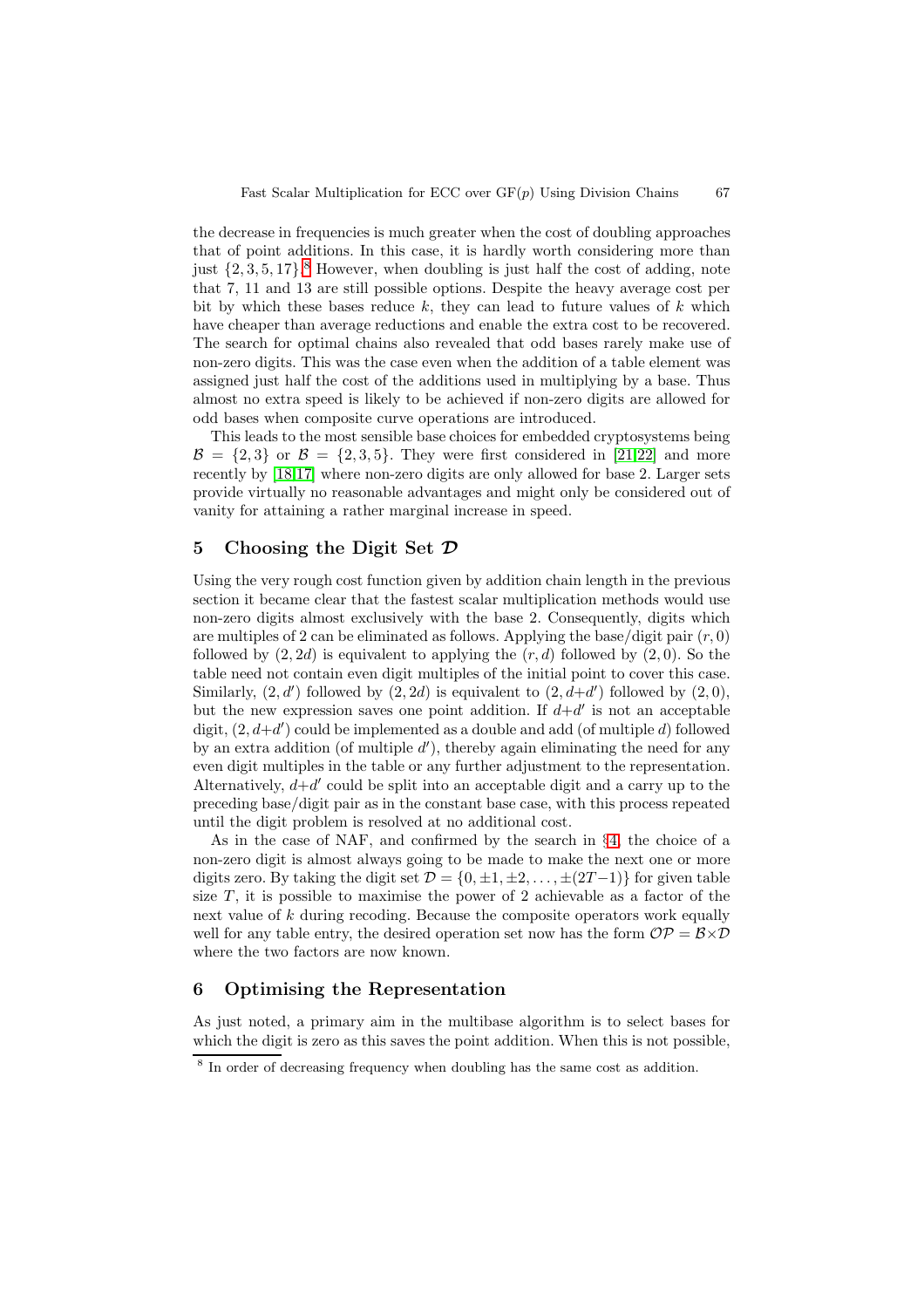the recoding strategy should make a base/digit choice to ensure it happens next time or as soon as possible thereafter. This requires knowing the key modulo a power of each available base. Let  $\pi$  be a common multiple of the elements in the base set  $\beta$  which contains only primes dividing available bases and in which it is helpful to have a high power of two because of the frequency with which 2 will be chosen as a base. Decisions will be based on  $k_i$  mod  $\pi$ . Indeed, for arbitrary p prime to all base choices, the value of  $k_i$  mod p can clearly have no influence on the choice of base. However, if  $\pi$  were picked large enough (e.g. larger than k) we would have complete knowledge of  $k$  and so there would be enough information to determine an optimal division chain.

Divisor choices are not independent. The choice of the first divisor is partly affected by the best choice for the next, and less so by subsequent ones. After a chain of four or more, simulations show that the effect is minimal. Hence we want to pick the first divisor to minimise the average cost of the addition sub-chain formed by the next four or so divisors. So let  $\lambda$  be the length of sub-chain to be investigated. This would be the window size if the base were fixed. Initially, let  $\pi$  be the least common multiple of the  $\lambda^{th}$  powers of each base in  $\beta$ . If the pre-computed table has T elements and  $\delta$  is minimal such that  $T \leq 2^{\delta}$  then a base 2 digit can sometimes be chosen to guarantee divisibility by at least  $2^{\delta+2}$ . (For example, with  $T = 3$  and table entries for  $\{\pm 1, \pm 3, \pm 5\}$ , we have  $\delta = 2$ and, when  $k_i \equiv 5 \mod 8$ , either of the digits  $-3, 5$  might be used, but one will make  $k_i-d_i \equiv 0 \mod 16$ .) In such cases, in effect, we have a base of  $2^{\delta+2}$ . Thus the base 2 digits cannot be chosen accurately towards the end of the window unless  $\pi$  is augmented by another factor of at least  $2^{\delta+1}$ . Moreover, this example shows that the cost benefits of digit choices continue beyond the end of the window.

For each residue mod  $\pi$ , all possible sub-chains of length  $\lambda$  are generated. The first pair  $(r, d)$  is then chosen from the "best" sub-chain and assigned to be the choice whenever  $k_i$  has that value modulo  $\pi$ . Explicit code for this is presented in the first algorithm of Appendix A. Since the search takes a total of  $O(\pi \{T \sum_{r \in \mathcal{B}} \frac{1}{r}\}^{\lambda})$  time,  $\lambda = 3$  is easily achievable with reasonable resources.

In the next section, the device-specific definition of "best" is given properly. However, the above association of pairs  $(r, d)$  with residues mod  $\pi$  is obtained from an off-line search and yields a simple algorithm for programming into the target device, such as the second algorithm in Appendix A. Most divisor choices are determined by very simple rules such as selecting the pairs  $(2,0)$  and  $(3,0)$ respectively when the residue mod  $\pi$  is divisible by 2 or 3. So the table of data can generally be converted to a much more compact set of simple rules. The full set of rules mod  $\pi$  may contain many exceptional cases. They become less critical to the performance of the algorithm as the number of residues affected decreases, and so some very small cases can be absorbed into larger ones with very little loss in performance, thereby reducing code size. Appendix B contains two examples of the recoding algorithm's iterative step showing just how compact the resulting code can be and yet still provide a very efficient scheme.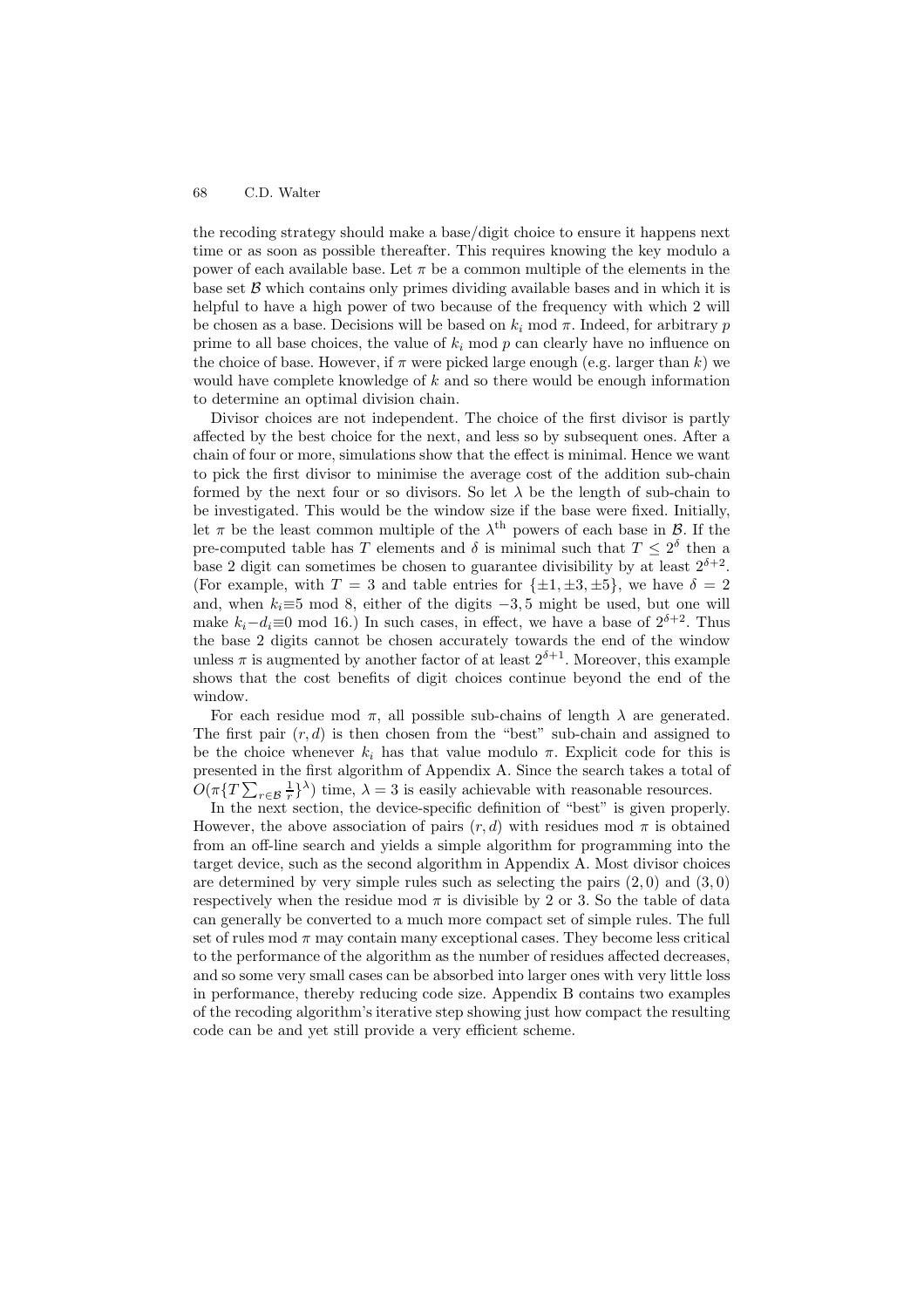#### <span id="page-8-2"></span>**6.1 The Detailed Cost Function**

In §[4](#page-4-1) the cost per bit of applying base r is given as  $c_r/\log_2 r$  where  $c_r$  was initially taken as the length of the addition chain used for r in order to ascertain which were the best values to put in  $\mathcal{B}$ . From now on, costs  $c_{r,d}$  are taken at the accuracy required to differentiate successfully between competing choices for  $(r, d)$ . If reading and writing operations, field additions and scalar field multiplications are relatively cheap,  $c_{r,d}$  is given by the appropriately weighted sum of field multiplication and squaring counts. They depend on the form of the equation and the coordinate representation chosen for the elliptic curve and its points. The reader is referred to [\[17\]](#page-12-5), Table 1, for examples covering the specialised efficient doubling, tripling and quintupling operations of interest here.

A sequence of  $\lambda$  iterative steps of the type [\(3\)](#page-4-2) can be composed into a single operation of the same type, represented by a base/digit pair  $(r, d)$  where the new base r is the product of those of the constituent pairs. The cost function  $c_{r,d}$ can be extended to this by adding the costs of the component pairs. However, the per bit cost  $c_{r,d}/\log_2 r$  is no longer a good estimate of the relative value of the choice of either  $(r, d)$  or the first pair in the window. The reduction achieved by any sub-chain is typically followed by an average reduction. Suppose c is the average cost per bit and an alternative sub-chain has cost  $c_{r',d'}$  to achieve a reduction by  $(r', d')$ . Removing a further factor of  $r/r'$  from  $(k_i-d')/r'$  costs an average of  $c \log_2(r/r')$ , giving a total of  $c_{r',d'} + c \log_2(r/r')$  for reducing  $k_i$  by a factor of r. So the first choice is better on average if  $c_{r,d} < c_{r',d'} + c \log_2(r/r'),$ i.e. if  $c_{r,d} - c \log_2 r < c_{r',d'} - c \log_2 r'$ . Thus the "best" sub-chain is taken to be the one minimising

<span id="page-8-0"></span>
$$
c_{r,d} - c \log_2 r \tag{4}
$$

This is simply the extra work required above the average expected. Although use of [\(4\)](#page-8-0) requires advance knowledge of the average cost per bit c, various values can be tried in practice, of course, in order to converge on the smallest.

Finally, no choice of base/digit sequence for the window makes full use of the value  $k_i$  mod  $\pi$ . For a sub-chain equivalent to  $(r, d)$ ,  $c_{r,d}$  does not take into account properties of  $(k_i-d)/r$  mod  $\pi/r$ . As noted above, the final digit in the window is usually chosen, like the others, to give exact divisibility in the following digit when that possible. So the sub-chain pair  $(r, d)$  in [\(4\)](#page-8-0) should be augmented to include pairs  $(r', 0)$  representing any remaining divisibility in  $k_i - d \mod \pi$ .

#### <span id="page-8-1"></span>**6.2 A Markov Process**

An interesting consequence of specifying the divisor/digit pair to choose given the residue of  $k_i$  modulo  $\pi$  is that these residues become non-uniform after the first iteration and, after about half a dozen choices, have settled close to their asymptotic probabilities. This is a Markov process which, in the limit, leads to a precise value for the work  $c$  per bit required when evaluating  $(4)$ .

The process is described by a  $\pi \times \pi$  transition probability matrix  $P = (p_{ij})$ where  $p_{ij}$  is the probability that an input of i mod  $\pi$  will generate an output of j mod  $\pi$ . If the pair  $(r_i, d_i)$  is associated with i mod  $\pi$  then the output j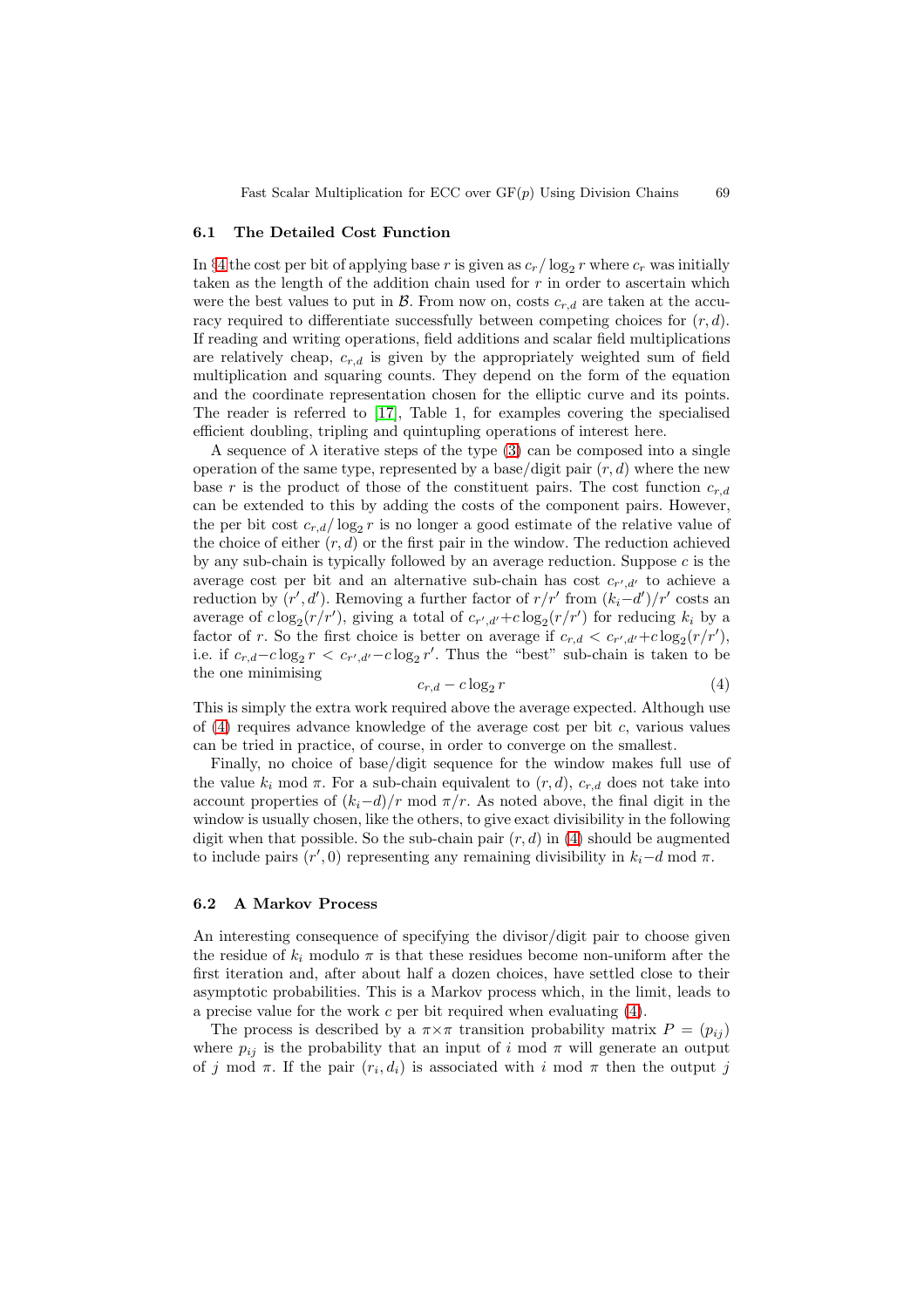will be one of the  $r_i$  values  $(i-d_i+t\pi)/r_i \mod \pi$  for  $0 \le t \le r_i-1$ . As these are all equally likely, each of these  $p_{ij}$  has the value  $r_i^{-1}$  and for other values of j,  $p_{ij}$  is zero. The matrix  $P^m$  contains entries  $p_{ij}^{(m)}$  which are the probabilities of input i mod  $\pi$  resulting in an output of j mod  $\pi$  after m divisors are applied to  $k$  using the algorithm. Averaging over all  $i$  gives the probability of residue j mod  $\pi$  after m iterations. This converges very quickly to a steady state in which the probabilities typically lie in a range between  $\frac{3}{4}\pi^{-1}$  and  $\frac{5}{4}\pi^{-1}$ .

If  $p_i$  is the asymptotic probability for residue class j mod  $\pi$  and  $c_i$  the cost of the pair  $(r_i, d_i)$  associated with that class, then the average cost per bit is

<span id="page-9-0"></span>
$$
c = \frac{\sum_{j=0}^{\pi-1} p_j c_j}{\sum_{j=0}^{\pi-1} p_j \log_2(r_j)}
$$
(5)

In fact, using a slightly more aggressive (smaller) value for  $c$  in [\(4\)](#page-8-0) seems to yield the best value for  $c$  in [\(5\)](#page-9-0). Our overall objective is, of course, to minimise this.

The transition matrix is usually too big for practical calculations. Instead, a Monte Carlo simulation can be performed. A large number of random keys  $k$  is generated, written in base  $\pi$  for convenience, and recoded to find the probabilities. Since [\(4\)](#page-8-0) may have failed to capture all the useful information in the associated residue modulo  $\pi$ , this process can be repeated on neighbouring schemes to identify the local minimum for c: for each residue i mod  $\pi$  alternative pairs  $(r_i, d_i)$  can be tried to improve c. The same process can also be used to evaluate potential simplifications to the scheme.

# **7 Test Results and Evaluation**

Table [1](#page-10-0) shows figures comparing the above algorithm with the best earlier results as provided by the refined NAF method of Longa and Gebotys in [\[17\]](#page-12-5), Table 4. It illustrates the speed-ups for three sets of projective coordinate systems. These are standard Jacobian coordinates (with  $a = -3$ ), inverted Edwards coordinates [\[7,](#page-11-7)[1\]](#page-11-8) and extended coordinates on the Jacobi Quartic form [\[2](#page-11-9)[,13\]](#page-11-2). The cost per operator columns give the number of field multiplications or equivalents (counting 0.8 for each squaring) which are used for doubling (D), tripling  $(T)$ , quintupling  $(Q)$  and the addition of a table entry  $(A)$  within a doubleadd, triple-add etc. operation in the given coordinate system. The stored points were the first few of 1, 3, 5, 7,... times the initial point. The number of them is recorded in the third column group, and the cost of initialising them is included in the operator count totals. In order to make scaling to other key lengths easier, an initialisation optimisation [\[17,](#page-12-5)[8](#page-11-10)[,16\]](#page-12-2) which saves 10 to 12 field multiplications has not been applied to either set of results. The final column is the asymptotic number of field multiplications (or equivalents) per bit of k, calculated as in §[6.2.](#page-8-1) This is the value of  $c$  in  $(5)$ .

The methodology here performs a systematic search at design time to determine the best run-time choice. This choice is wider than that in [\[17\]](#page-12-5) because, for example, 2 is not automatically the divisor when  $k$  is even (see Appendix B) for an example), bases which divide  $k$  exactly need not be chosen as divisors,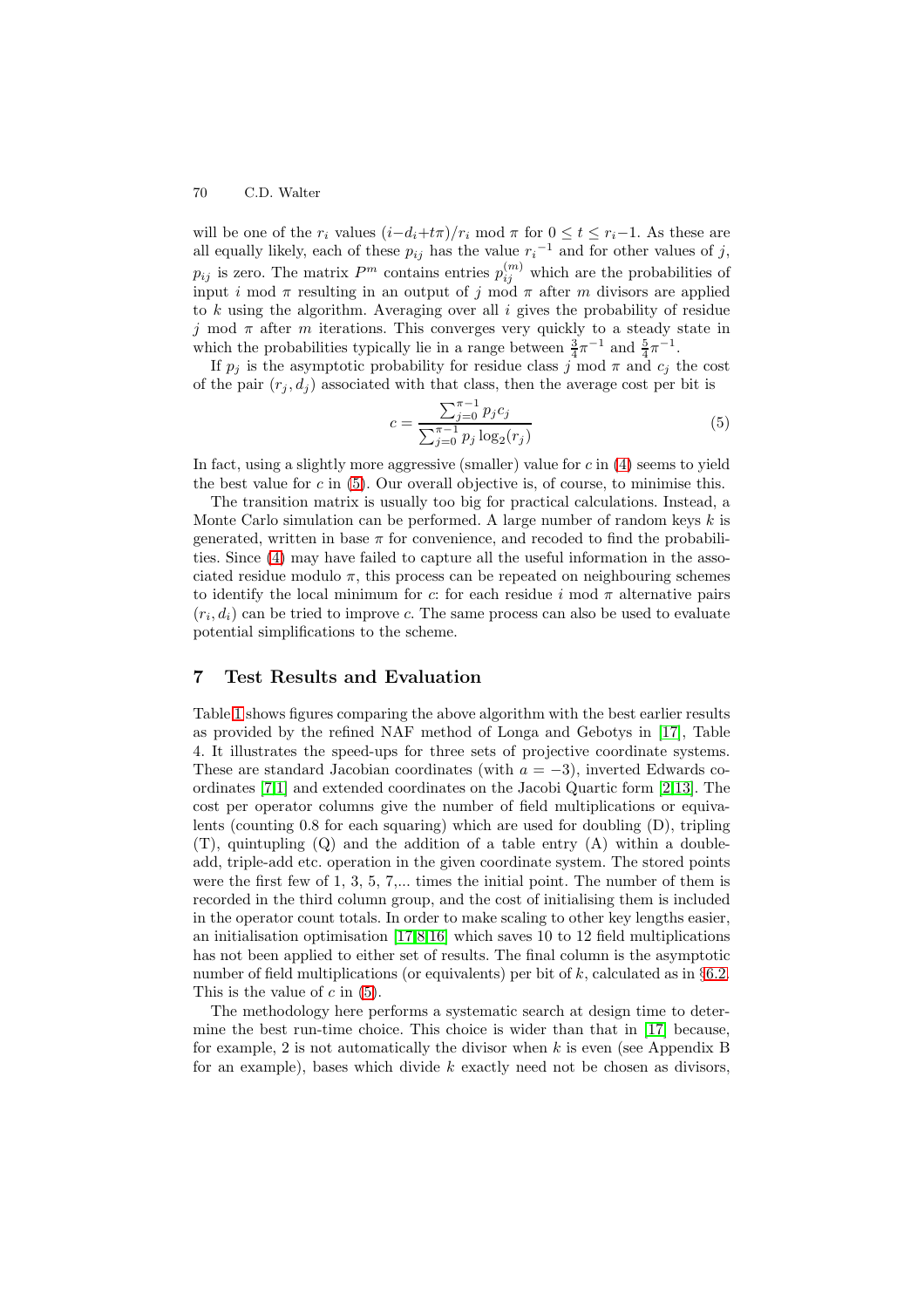<span id="page-10-0"></span>

|        | Method Coords                        |     |          | Mult $Cost/Op$ |      | B       | $# \text{Stored}$ | $\pi$         | Op. Count Cost/Bit |                |
|--------|--------------------------------------|-----|----------|----------------|------|---------|-------------------|---------------|--------------------|----------------|
|        |                                      | D   | Т        |                | Α    |         | Pts               |               | $Sq = 0.8M$        | $\mathfrak{c}$ |
| [17]   | JQuart                               |     | 6.0 11.2 |                | 8.4  | ${2,3}$ | 8                 |               | 1229.2             | 7.50           |
|        |                                      | "   |          |                | "    | , ,     |                   |               | 1288.4             | 8.10           |
| "      | InvEdw $6.2$ 12.2                    |     |          |                | 8.8  | , ,     | 8                 |               | 1277.1             | 7.79           |
| "      | $Jacobian$ <sup>7.0</sup> 12.6       |     |          |                | 10.2 | "       | 8                 |               | 1445.1             | 8.91           |
| Here   | JQuart 6.0 11.2                      |     |          |                | 8.4  | ${2,3}$ | 8                 | $2^{13}3^3$   | 1207.1             | 7.32           |
| , ,    |                                      | "   | "        |                | "    | , ,     | $\overline{4}$    | $2^{13}3^3$   | 1212.0             | 7.52           |
| , ,    | , ,                                  | , , | , ,      |                | "    | , ,     | $\overline{2}$    | $2^{17}3^4$   | 1253.8             | 7.84           |
| , ,    | , ,                                  | , , | , ,      |                | "    | , ,     | 1                 | $2^{17}3^4$   | 1287.6             | 8.10           |
| "      | InvEd                                |     | 6.2 12.2 |                | 8.8  | ,,      | 8                 | $2^{13}3^3$   | 1242.5             | 7.55           |
| ,,     | $Jacobian$ <sup>7.0</sup> 12.6       |     |          |                | 10.2 | ,,      | 8                 | $2^{13}3^3$   | 1414.9             | 8.57           |
| $[17]$ | JQuart 6.0 11.2 17.2 8.4 $\{2,3,5\}$ |     |          |                |      |         | 8                 |               | 1226.5             | 7.48           |
| ,,     | Jacobian 7.0 12.6 19.6 10.2          |     |          |                |      |         | 8                 |               | 1435.2             | 8.84           |
| Here   | JQuart 6.0 11.2 17.2 8.4 $\{2,3,5\}$ |     |          |                |      |         | 8                 | $2^9 3^2 5^2$ | 1203.7             | 7.30           |
| "      | Jacobian 7.0 12.6 19.6 10.2          |     |          |                |      |         | 8                 | $2^93^25^2$   | 1409.8             | 8.53           |

**Table 1.** Comparative Point Multiplication Speeds for 160-bit Scalar (*cf* [\[17\]](#page-12-5), Table 4)

and divisors other than 2 can have non-zero digits associated with them. All this automatically leads to the possibility of faster scalar multiplication. However, the tabulated results here represent a less deep search – a larger value for  $\pi$  is necessary to uncover all the conditions listed in [\[17\]](#page-12-5), Tables 2 and 3. Further computation could have been used to obtain them. There is no clear cost function in [\[17\]](#page-12-5) but an explicit cost function has been given above in [\(4\)](#page-8-0). This is not the obvious one (which is sub-optimal) but arguments have been presented to justify the conclusion that it is better. This difference probably also contributes to the greater speeds here, which are asymptotically 2.5% faster than [\[17\]](#page-12-5).

The best value for money seems to occur with tables of 4 points, being under 1% slower than their 8 point counterparts. For the fastest times, observe that the Jacobi Quartic coordinate representation [\[13\]](#page-11-2) can be used to perform 160 bit scalar multiplication with divisors 2 and 3 and a table of 8 pre-computed points using, on average, the equivalent of fewer than 1200 field multiplications when the optimisations of  $[8,16]$  $[8,16]$  are applied. This can be achieved with very straightforward code, which is given in the first example of Appendix B.

# **8 Conclusion**

A detailed methodology has been presented for deriving compact, device-specific algorithms which perform very efficient scalar multiplication for elliptic curves in modestly resource constrained environments when the scalar is an unseen fresh, random, cryptographic key. The method is based on multibase representations of the scalar and careful construction of a cost function for evaluating alternatives. A valuable output demonstrating the efficacy of the approach is the fastest known algorithm in certain contexts, such as when composite curve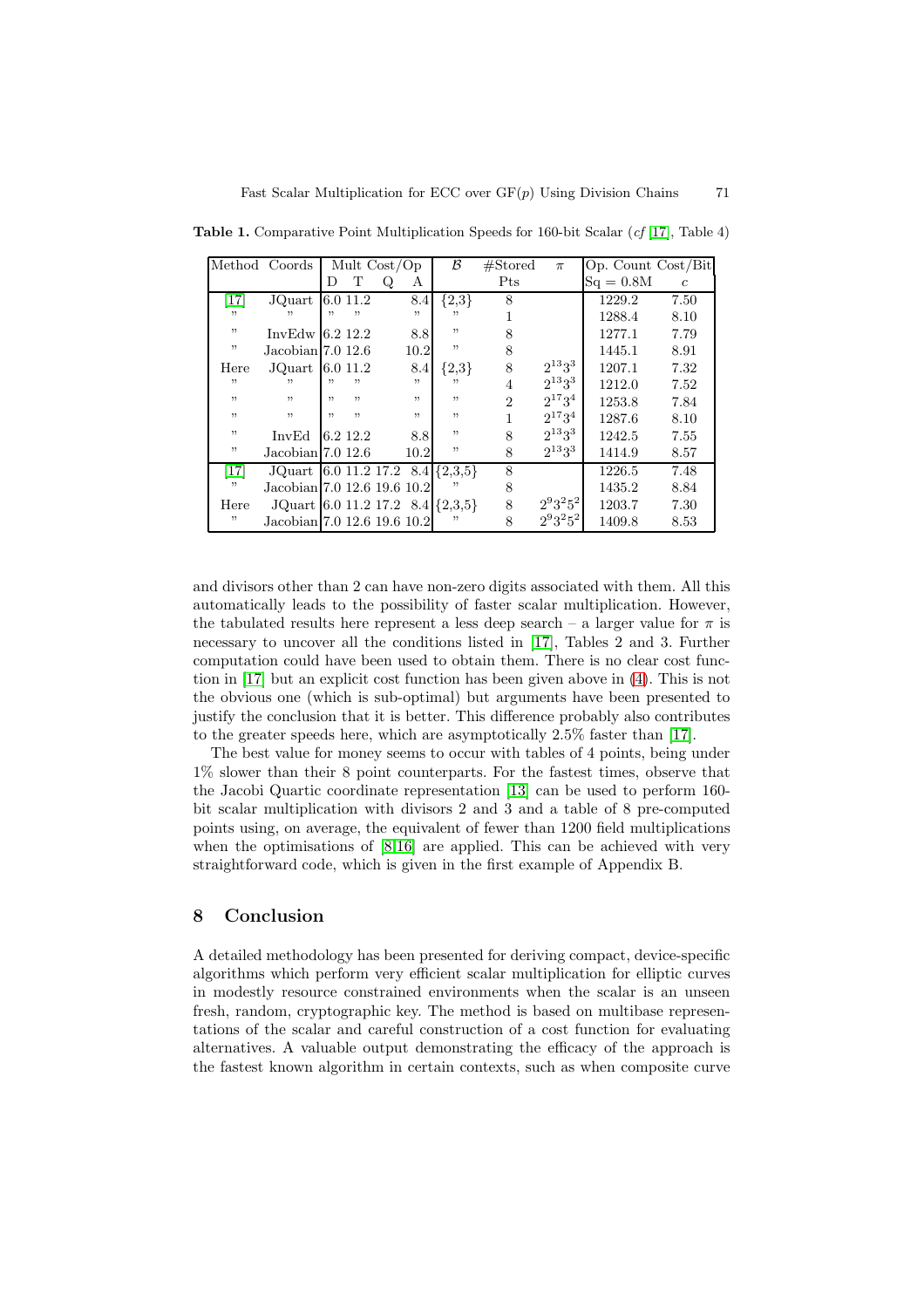operations are available. Another output is a couple of examples which illustrate the compactness of resulting code for the iterated recoding step.

With an initial recoding cost equivalent to two or three field multiplications, the exponentiation algorithm is efficient and avoids an expensive run-time search by resolving the search questions at design time. Part of the speed-up is derived from a much fuller choice of base/digit pairs at each step than prior algorithms and part from a new, explicit device-specific cost function for evaluating different options in the search for the most efficient addition chain. That function can, and should moreover, use detailed knowledge of the times for various field operations. Exactly the same methods can be applied with more extensive preparatory computation to generate still faster or compact algorithms than tabulated here.

## <span id="page-11-8"></span>**References**

- 1. Bernstein, D., Lange, T.: Analysis and Optimization of Elliptic-Curve Single-Scalar Multiplication. Cryptology ePrint Archive, Report 2007/455, IACR 2007 (2007)
- <span id="page-11-9"></span>2. Billet, O., Joye, M.: The Jacobi Model of an Elliptic Curve and Side-Channel Analysis. In: Fossorier, M.P.C., Høholdt, T., Poli, A. (eds.) AAECC 2003. LNCS, vol. 2643, pp. 34–42. Springer, Heidelberg (2003)
- <span id="page-11-5"></span>3. Ciet, M., Joye, M., Lauter, K., Montgomery, P.: Trading Inversions for Multiplications in Elliptic Curve Cryptography. Designs, Codes and Cryptography 39(2), 189–206 (2006)
- <span id="page-11-3"></span>4. Dimitrov, V., Cooklev, T.: Two Algorithms for Modular Exponentiation using Non-Standard Arithmetics. IEICE Transactions on Fundamentals of Electronics, Communications and Computer Sciences E78-A(1), 82–87 (1995)
- <span id="page-11-4"></span>5. Dimitrov, V.S., Jullien, G.A., Miller, W.C.: Theory and Applications for a Double-Base Number System. In: Proc. 13th IEEE Symposium on Computer Arithmetic, Monterey, July 6-9, pp. 44–51. IEEE, Los Alamitos (1997)
- <span id="page-11-1"></span>6. Dimitrov, V.S., Imbert, L., Mishra, P.K.: Efficient and Secure Elliptic Curve Point Multiplication using Double-Base Chains. In: Roy, B. (ed.) ASIACRYPT 2005. LNCS, vol. 3788, pp. 59–78. Springer, Heidelberg (2005)
- <span id="page-11-7"></span>7. Edwards, H.: A Normal Form for Elliptic Curves. Bull. Amer. Math. Soc. 44, 393– 422 (2007)
- <span id="page-11-10"></span>8. Elmegaard-Fessel, L.: Efficient Scalar Multiplication and Security against Power Analysis in Cryptosystems based on the NIST Elliptic Curves over Prime Fields, Masters Thesis, University of Copenhagen (2006)
- 9. Fouque, P.-A., Valette, F.: The Doubling Attack Why upwards is better than downwards. In: Walter, C.D., Koç, Ç.K., Paar, C. (eds.) CHES 2003. LNCS, vol. 2779, pp. 269–280. Springer, Heidelberg (2003)
- <span id="page-11-6"></span>10. Doche, C., Icart, T., Kohel, D.R.: Efficient Scalar Multiplication by Isogeny Decompositions. In: Yung, M., Dodis, Y., Kiayias, A., Malkin, T.G. (eds.) PKC 2006. LNCS, vol. 3958, pp. 191–206. Springer, Heidelberg (2006)
- 11. Giessmann, E.-G.: Ein schneller Algorithmus zur Punktevervielfachung, der gegen Seitenanalattacken resistent ist. In: Workshop über Theoretische und praktische Aspekte von Kryptographie mit Elliptischen Kurven, Berlin (2001)
- <span id="page-11-0"></span>12. Gordon, D.M.: A Survey of Fast Exponentiation Algorithms. Journal of Algorithms 27, 129–146 (1998)
- <span id="page-11-2"></span>13. Hisil, H., Wong, K., Carter, G., Dawson, E.: Faster Group Operations on Elliptic Curves. Cryptology ePrint Archive, Report 2007/441, IACR (2007)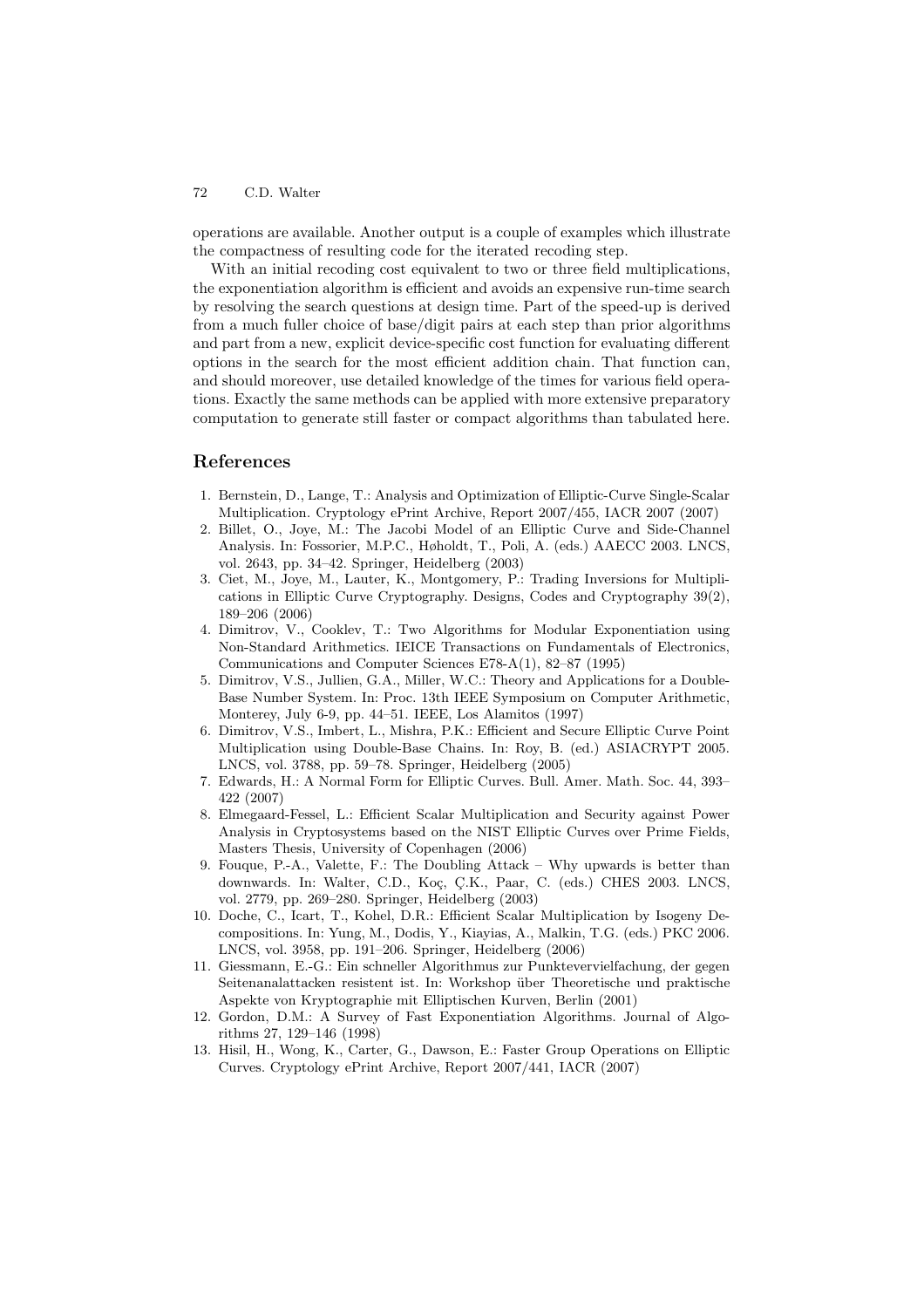- <span id="page-12-0"></span>14. Knuth, D.E.: The Art of Computer Programming, 2nd edn. Seminumerical Algorithms, vol. 2, §4.6.3, pp. 441–466. Addison-Wesley, Reading (1981)
- <span id="page-12-7"></span>15. Longa, P.: Accelerating the Scalar Multiplication on Elliptic Curve Cryptosystems over Prime Fields, Masters Thesis, University of Ottawa (2007)
- <span id="page-12-2"></span>16. Longa, P., Miri, A.: New Composite Operations and Precomputation Scheme for Elliptic Curve Cryptosystems over Prime Fields. In: Cramer, R. (ed.) PKC 2008. LNCS, vol. 4939, pp. 229–247. Springer, Heidelberg (2008)
- <span id="page-12-5"></span>17. Longa, P., Gebotys, C.: Fast Multibase Methods and Other Several Optimizations for Elliptic Curve Scalar Multiplication. In: Jarecki, S., Tsudik, G. (eds.) PKC 2009. LNCS, vol. 5443, pp. 443–462. Springer, Heidelberg (2009)
- <span id="page-12-1"></span>18. Mishra, P.K., Dimitrov, V.: Efficient Quintuple Formulas for Elliptic Curves and Efficient Scalar Multiplication using Multibase Number Representation. In: Garay, J.A., Lenstra, A.K., Mambo, M., Peralta, R. (eds.) ISC 2007. LNCS, vol. 4779, pp. 390–406. Springer, Heidelberg (2007)
- <span id="page-12-3"></span>19. Walter, C.D.: Exponentiation using Division Chains. In: Proc. 13th IEEE Symposium on Computer Arithmetic, Monterey, CA, July 6-9, pp. 92–98. IEEE, Los Alamitos (1997)
- <span id="page-12-4"></span>20. Walter, C.D.: Exponentiation using Division Chains. IEEE Transactions on Computers 47(7), 757–765 (1998)
- <span id="page-12-8"></span>21. Walter, C.D.: MIST: An Efficient, Randomized Exponentiation Algorithm for Resisting Power Analysis. In: Preneel, B. (ed.) CT-RSA 2002. LNCS, vol. 2271, pp. 53–66. Springer, Heidelberg (2002)
- <span id="page-12-6"></span>22. Walter, C.D.: Some Security Aspects of the MIST Randomized Exponentiation Algorithm. In: Kaliski Jr., B.S., Koç, Ç.K., Paar, C. (eds.) CHES 2002. LNCS, vol. 2523, pp. 276–290. Springer, Heidelberg (2003)
- 23. Yao, A.C.-C.: On the Evaluation of Powers. SIAM J. Comput. 5(1), 100–103 (1976)

# **Appendix A. Pseudo-Code for the Recoding Scheme**

The algorithm in Fig. [1](#page-13-0) determines the base/digit pairs to associate with each residue i mod  $\pi$  of the key k during generation of the multibase representation. Its inputs include a choice of base set  $\beta$  and digit set  $\mathcal D$  suitable for the target device, the window width  $\lambda$  and the value of  $\pi$  (the  $\lambda$ th power of the lcm of bases in  $\beta$  times a power of 2 determined by the table size). The output is deposited in two arrays, Base and Digit. The function *Cost* is that in [\(4\)](#page-8-0), and it is described in detail in §[6.1.](#page-8-2)

The algorithm in Fig. [2](#page-13-1) uses the arrays Base and Digit to recode the key  $k$ , storing the resulting multibase representation in an array MB. Usually the array accesses in the loop body will be replaced by coded rules as in Appendix B.

## **Appendix B. Code for the Iterative Step**

The very simple code of Figure [3](#page-13-2) provides mod  $2^{6}3^{2}$  rules for selecting the next divisor/ residue pair  $(r, d)$  for k with base set  $\mathcal{B} = \{2, 3\}$  and a precomputed table of 8 points containing 1, 3, 5,..., 15 times the input point. Once the pair  $(r, d)$  is chosen, k is then reduced to  $(k-d)/r$  for the next application of the rules. The rules were obtained using a sub-chain length of  $\lambda = 2$  with  $c = 7.328$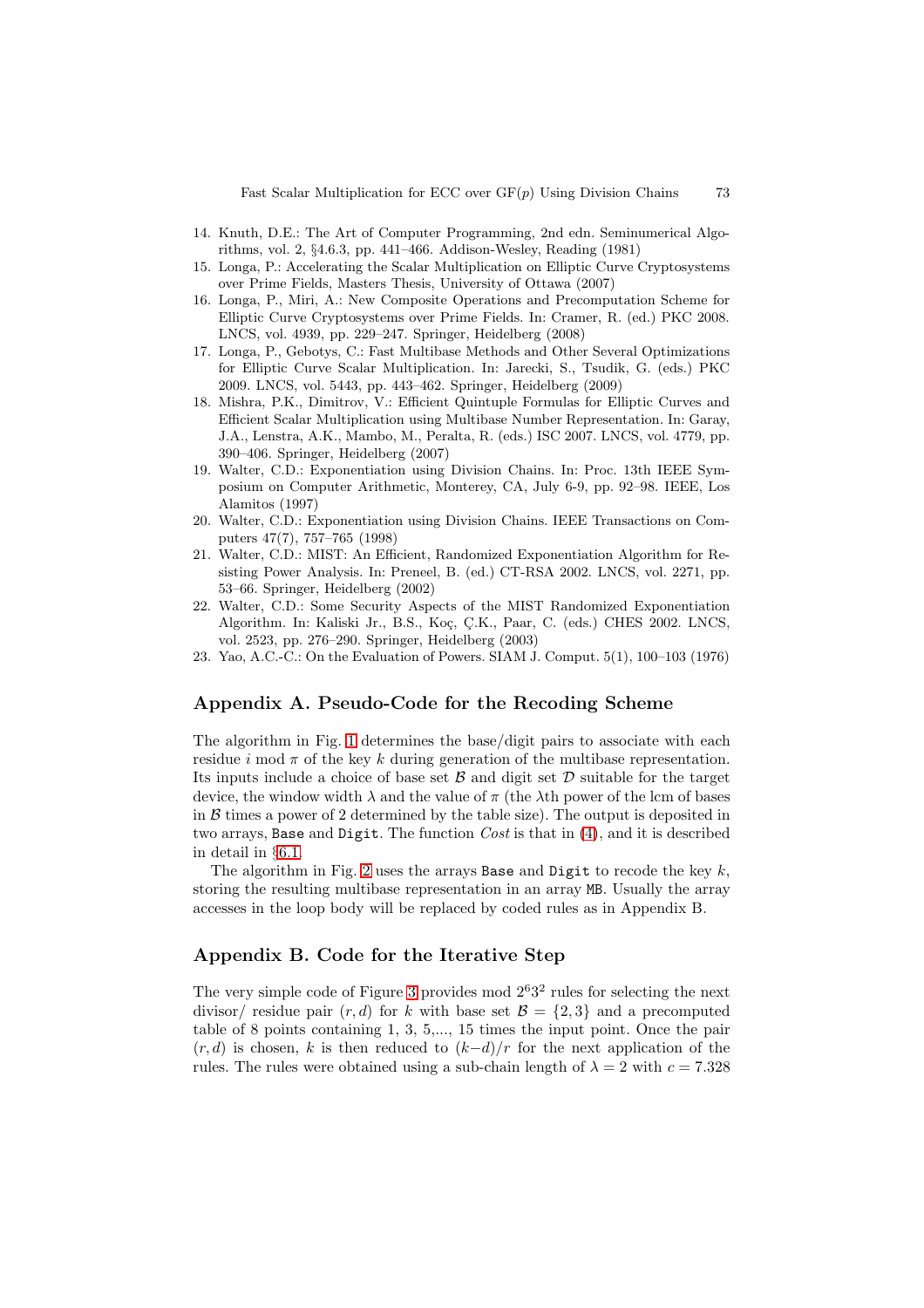```
For i: 0 \le i \le \pi do
{ BestCost ← MaxCost
   For all r1 in \beta and all d1 in \mathcal D do
   If (i-d1) mod r1 = 0 then
    { i1 = (i-d1)/r1
       For all r2 in \beta and all d2 in \mathcal D do
       If (i1-d2) mod r2 = 0 then
       \left\{ \right.If Cost((r1,d1),(r2,d2),\ldots,(r\lambda,d\lambda)) < BestCost then
           { BestCost \leftarrow Cost((r1,d1),(r2,d2),...,(r\lambda,d\lambda))
               Base[i] \leftarrow r1Digit[i] ← d1
           }
       }
   }
}
```
**Fig. 1.** Algorithm to determine Base/Digit pairs for each Residue mod  $\pi$ 

```
n \leftarrow 0While k \neq 0 do
\{ i \leftarrow k \mod \pi \}MB[n].r \leftarrow Base[i]MB[n].d \leftarrow Digit[i]
    k \leftarrow (k\text{-Digit}[i])/Base[i]n \leftarrow n+1}
MB.len \leftarrow n
```
**Fig. 2.** Algorithm to recode k to a Division Chain Representation

```
If k = 0 \mod 9 and k \neq 0 \mod 4 then
           r \leftarrow 3, d \leftarrow 0else if k = 0 mod 2 then
           r - 2, d \leftarrow 0else if k = 0 mod 3 and 18 < (k \mod 64) < 46and ((k mod 64)-32) \neq 0 mod 3 then
           r \leftarrow 3, d \leftarrow 0else r \leftarrow 2, d \leftarrow ((k+16) mod 32) - 16.
```
in [\(4\)](#page-8-0) and the Jacobi Quartic form costs of the composite operations as listed in Table [1.](#page-10-0) This generated the same value for c in [\(5\)](#page-9-0). Increasing  $\lambda$  by 1 only saves 1 more multiplication per 160-bit scalar.

Similar conditions are given in [\[17\]](#page-12-5), Tables 2 and 3. The main difference here is that some multiples of 2 are assigned the divisor 3 rather than the 2 forced by [\[17\]](#page-12-5). This enables the next residue to be modified by a large table entry to make it much more highly divisible by 2. Note, however, that divisor 3 is not

```
74 C.D. Walter
```
<span id="page-13-2"></span>**Fig. 3.** A Choice of Mod  $2^63^2$  Recoding Rules for a Table Size of 8